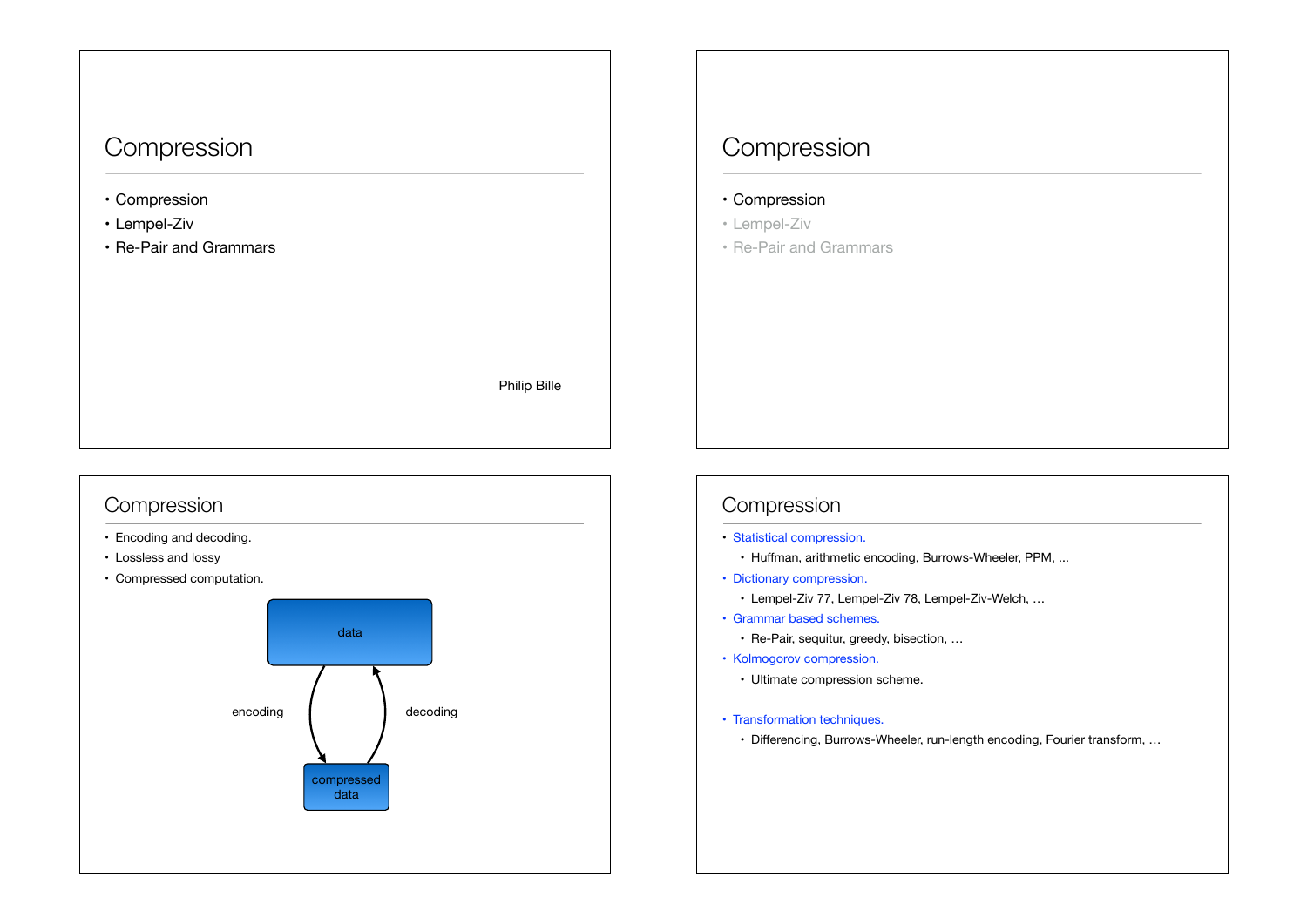## Compression

- Compression
- Lempel-Ziv
- Re-Pair and Grammars



### Lempel-Ziv 77

#### • Encoding.

- Parse from left-to-right into phrases.
- Select longest matching substring starting before current position + 1 character.
- Encode phrases by (previous occ dist, length, extra character) or single character.



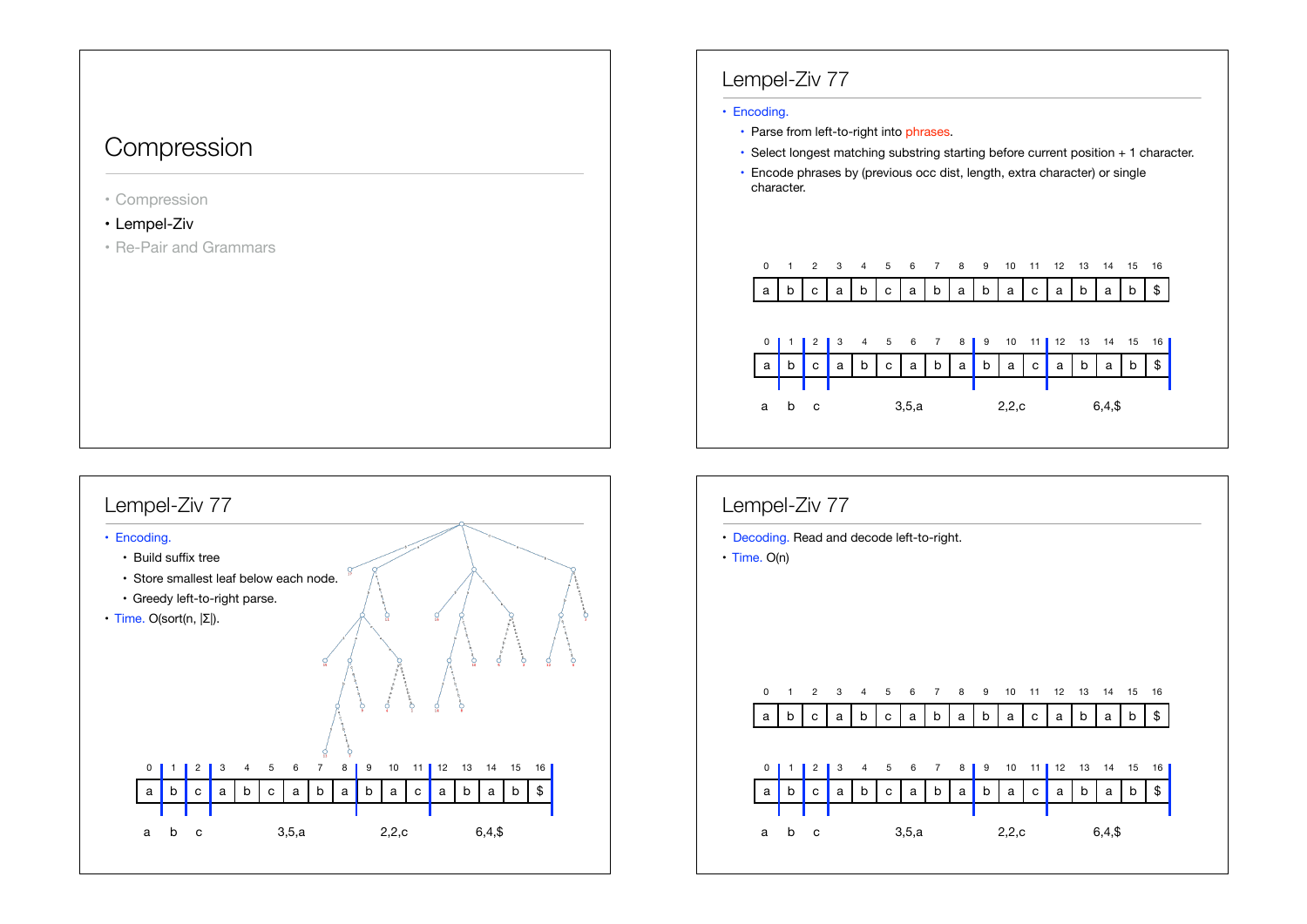### Lempel-Ziv 78

#### • Encoding.

- Parse from left-to-right into phrases.
- Select longest phrase seen before + a single character.
- Encode phrases (previous phrase, character) or single phrase



### Lempel-Ziv 78

- Decoding. Read and decode left-to-right.
- Time. O(n)



|             |              |                |     |  |         |  |     |  |    | 0 1 2 3 4 5 6 7 8 9 10 11 12 13 14 15 16 |     |  |  |  |
|-------------|--------------|----------------|-----|--|---------|--|-----|--|----|------------------------------------------|-----|--|--|--|
|             |              |                |     |  |         |  |     |  |    |                                          |     |  |  |  |
|             |              |                |     |  |         |  |     |  |    | a b c a b c a b a b a c a b a b \$       |     |  |  |  |
|             |              | a b c 1.b      |     |  | 3.a 2.a |  | 6.c |  | .a |                                          | 2.S |  |  |  |
| $1 \quad 2$ | $\mathbf{3}$ | $\overline{4}$ | - 5 |  |         |  |     |  |    |                                          |     |  |  |  |

### Lempel-Ziv 78

#### • Encoding.

- Dynamically build and traverse the LZ78 trie.
- Time. O(n) expected



# Compression

- Compression
- Lempel-Ziv
- Re-Pair and Grammars